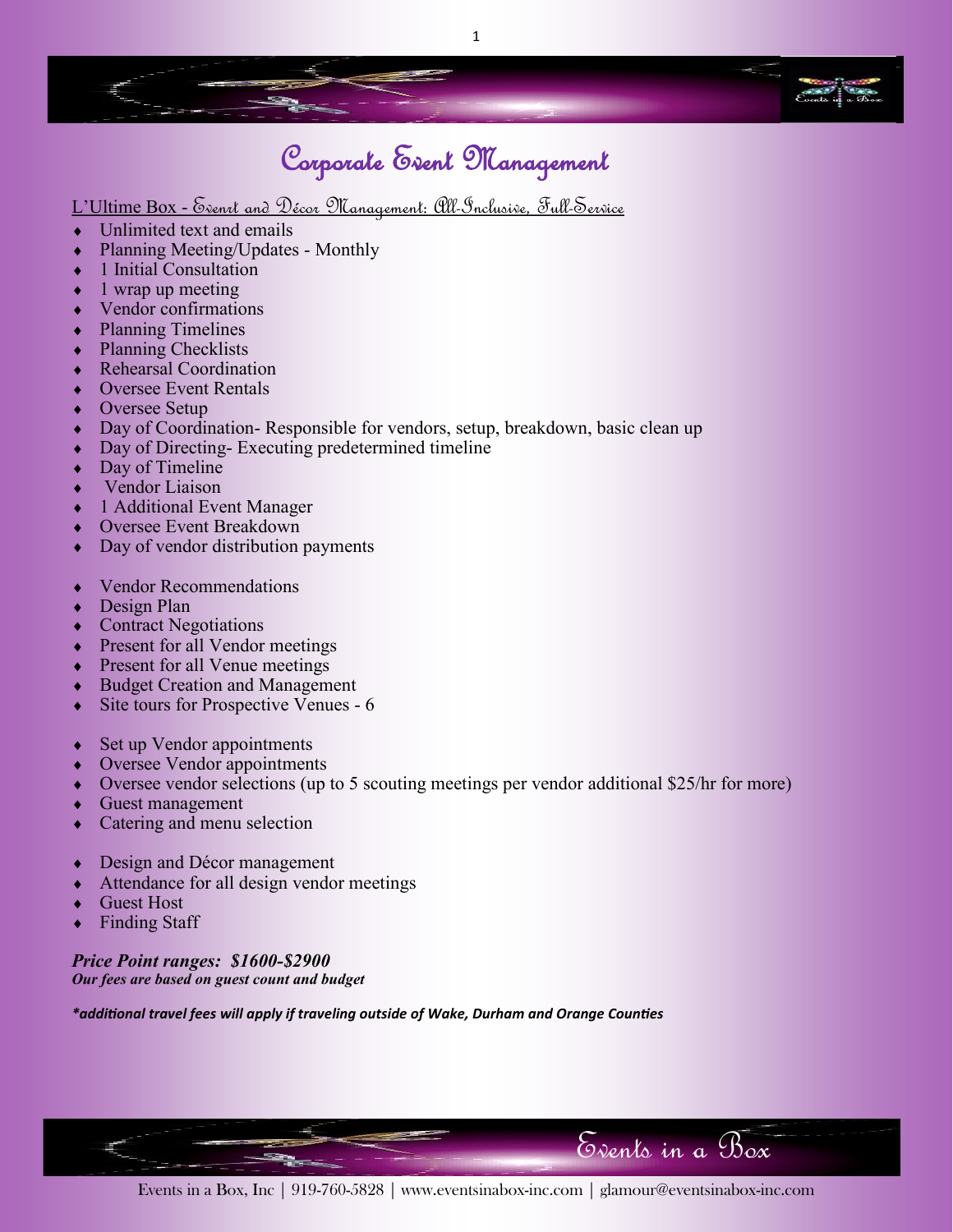

### Corporate Event Management

#### L'Ultime Box - Evenrt and Décor Management: All-Inclusive, Full-Service

This service is all-inclusive, full-service. It is your planning, design and wedding management. I am the one who puts together your team of experts, works with them, manages them and orchestrate them to create the vision, the emotion and the final results you want. It takes a team to create the dream. I handle the planning, creating and executing the design, and the day-of coordination so you don't have to. This is the only service that design management is included.

#### *Price Point ranges: \$1600-\$2900 Our fees are based on guest count and budget*

*\*additional travel fees will apply if traveling outside of Wake, Durham and Orange Counties* 

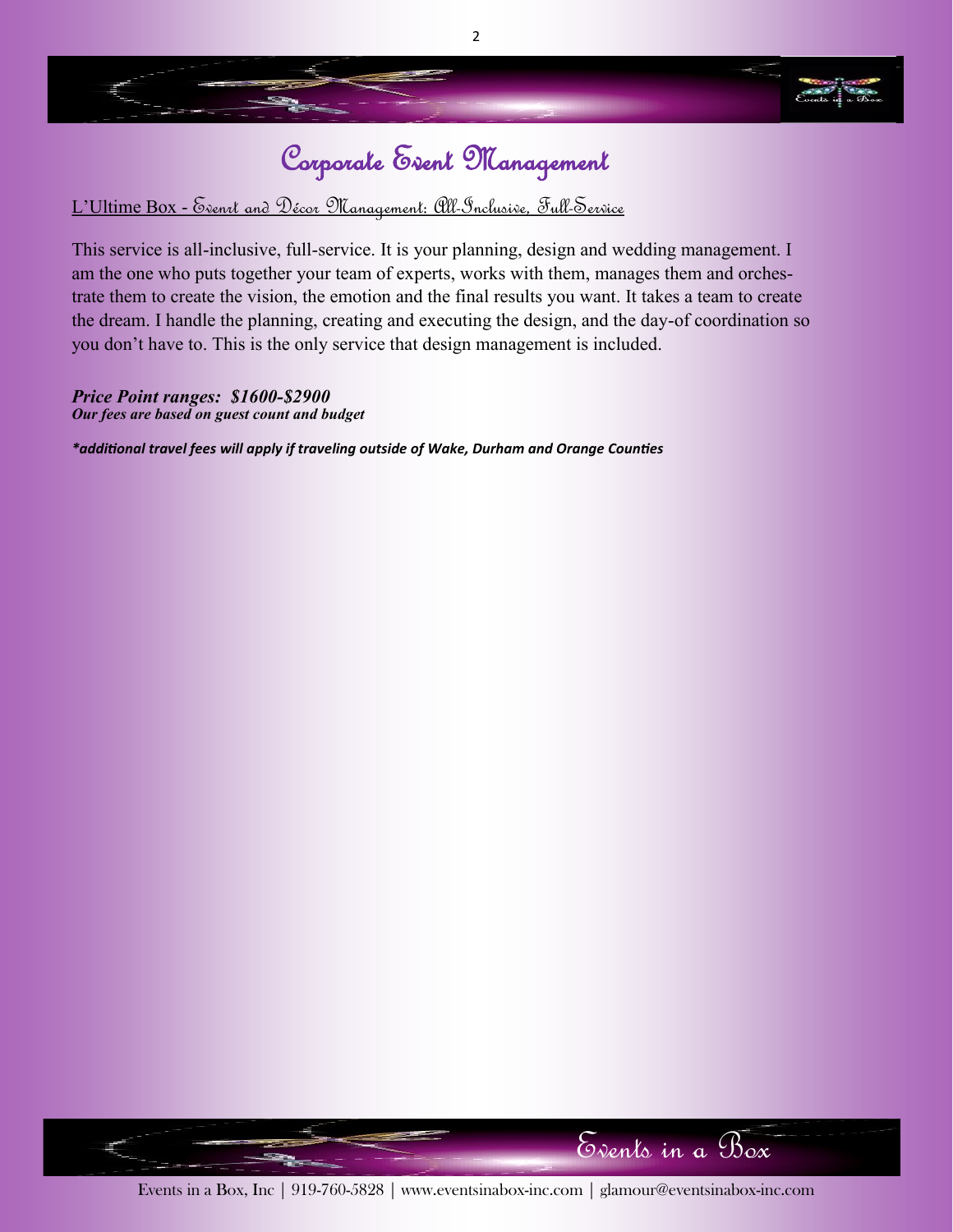

### Corporate Event Management

La Grande Box - Full Service

- Unlimited text and emails
- Planning Meeting/Updates Monthly
- 1 Initial Consultation
- 1 Wrap up meeting
- Vendor confirmations
- ◆ Planning Timelines
- Planning Checklists
- Rehearsal Coordination
- Oversee Event Rentals
- Oversee Set-up
- Day of Coordination- Responsible for vendors, setup, breakdown, basic clean up
- Day of Directing- Executing predetermined timeline
- Day of Timeline
- Vendor Liaison
- 1 Additional Event Manager
- Oversee Event Breakdown
- Day of vendor distribution payments
- Vendor Recommendations
- Design Plan
- **Contract Negotiations**
- Present for 3 Vendor meetings (per signed vendor)
- Present for 3 Venue meetings
- Budget Creation and Management
- Site tours for Venue 4
- $\triangleleft$  Set up Vendor appointments
- Oversee Vendor appointments
- Oversee vendor selections
- Guest management
- Catering and menu selection
- Finding Staff
- Guest Host

*Price Point ranges: \$900-\$2200 Our fees are based on guest count and budget*

*\*additional travel fees will apply if traveling outside of Wake, Durham and Orange Counties* 



Events in a Box

Events in a Box, Inc | 919-760-5828 | www.eventsinabox-inc.com | glamour@eventsinabox-inc.com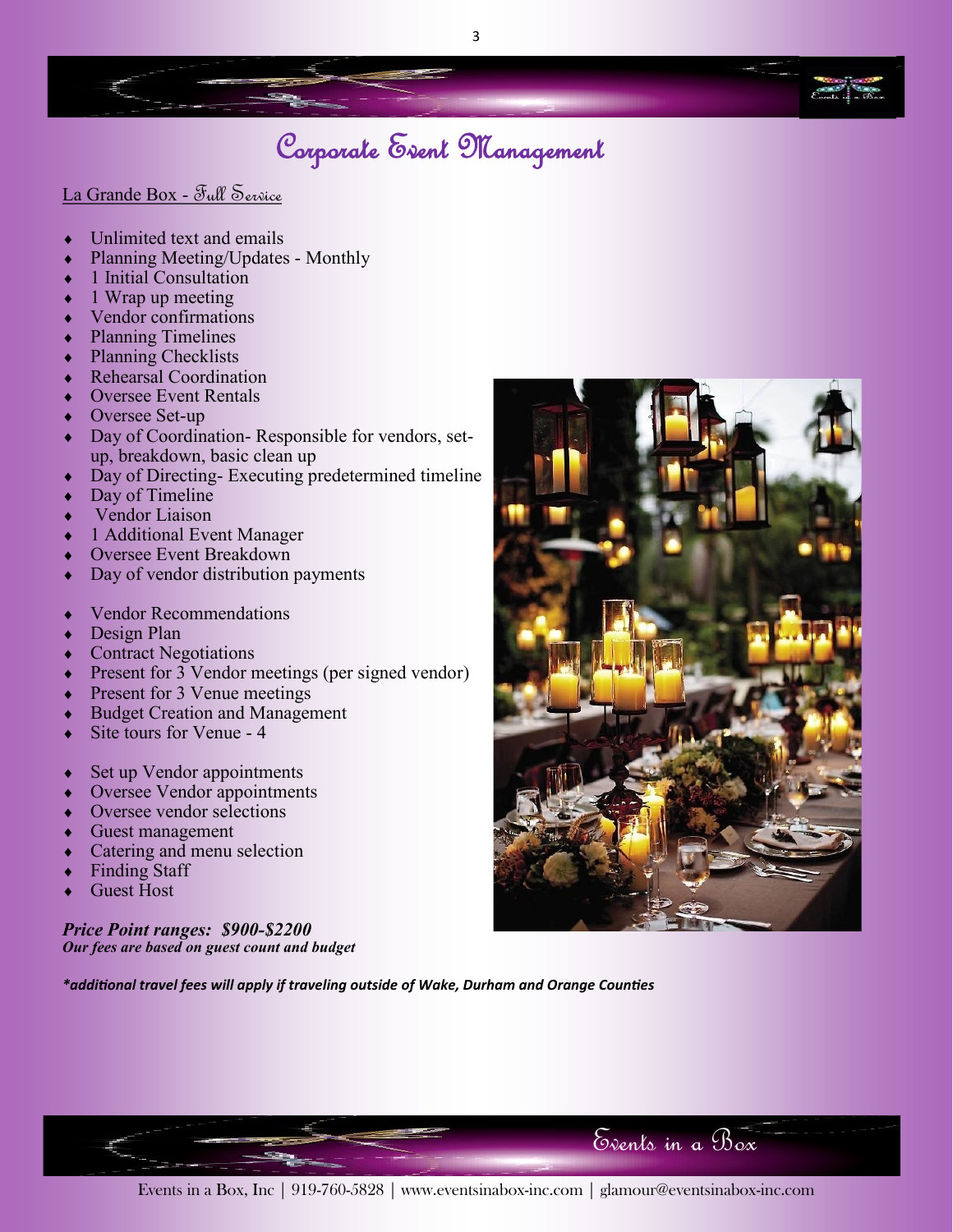

## Corporate Event Management

La Grande Box - Full Service

I am with you every step of the way through the process I work as your planning expert helping you create your dream team. You are more involved in the planning process.

*Price Point ranges: \$900-\$2200 Our fees are based on guest count and budget*

*\*additional travel fees will apply if traveling outside of Wake, Durham and Orange Counties* 



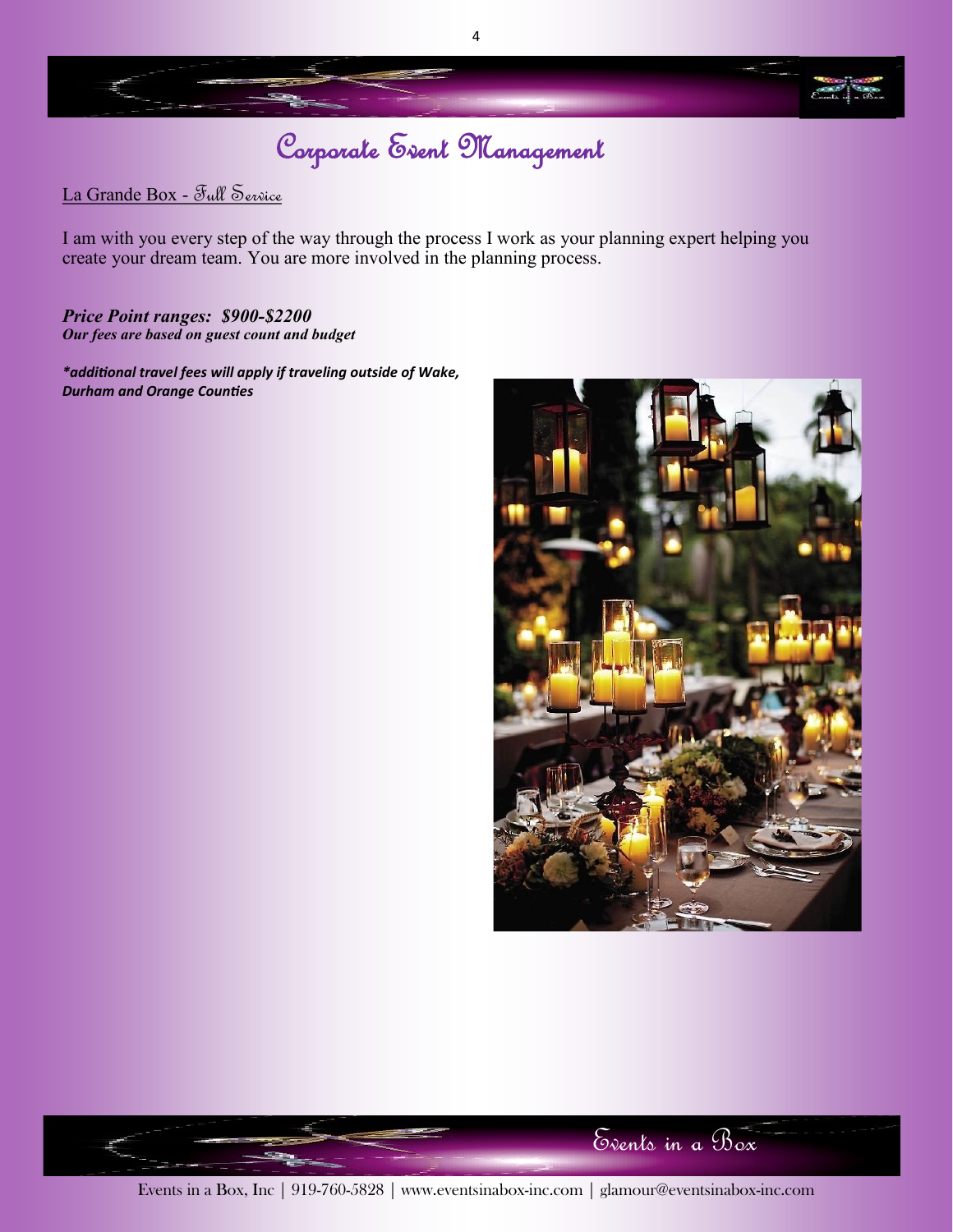

Coporate Event Management

La Petite Box – Partial Service

I am with you every step of the way through the process I work as your planning expert helping you create your dream team. You are more involved in the planning process.

*Price Point ranges: \$700-\$2000 Our fees are based on guest count and budget*

*\*additional travel fees will apply if traveling outside of Wake, Durham and Orange Counties* 

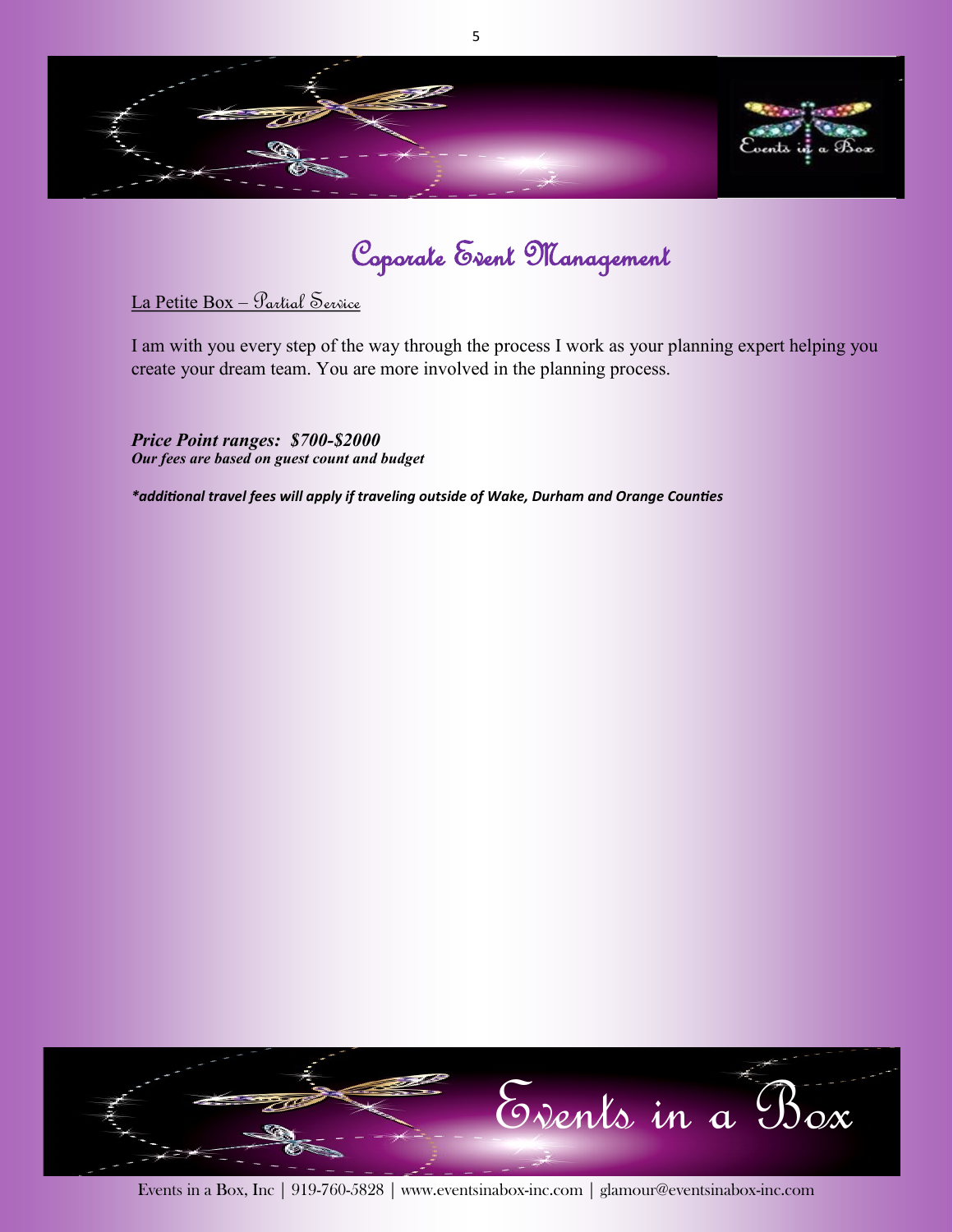

### Coporate Event Management

Events in a Box-  $Q$  package add-on

#### **ERRANDS**

Errands (drop-offs and pick-ups) – Pre, post and day-of

#### **OUTSIDE EVENTS**

Pre and post day events - Plan: help plan with host, Directing: On-site, Management: Plan start to finish

#### **GUESTS SERVICES**

Putting together and/or delivering welcome packets and/or gift bags and favors; planning of guests events and/or transportation; RSVPs, room blocking; placing directional cards

#### **CEREMONY/COCKTAIL/RECEPTION/EVENT SETUP AND/OR BREAKDOWN**

Tables, chairs, linens, place setting, centerpieces, florals, chair sashes and covers,

#### **ASSISTING/HOSTING SERVICES**

Bridal concierge, hosts for guests, wake up call, attendance to personal appointments (hair, make-up, dress fittings, photo shoots), additional assistant, room flipping,

#### **WAITSTAFF AND SERVERS**

Cake cutting, Champagne serving, basic bar services, cleaning tables, buffet servers

#### **FOOD SERVICES**

Create your menu, getting it delivered, creating platters

#### **SILK FLORALS**

Centerpieces, décor, personal

#### **RENTALS**

Décor, tables, chairs, place setting, linens

#### **PAPER PRODUCTS**

Place cards, escort cards, menu cards, programs

*\*additional travel fees will apply if traveling outside of Wake, Durham and Orange Counties* 



6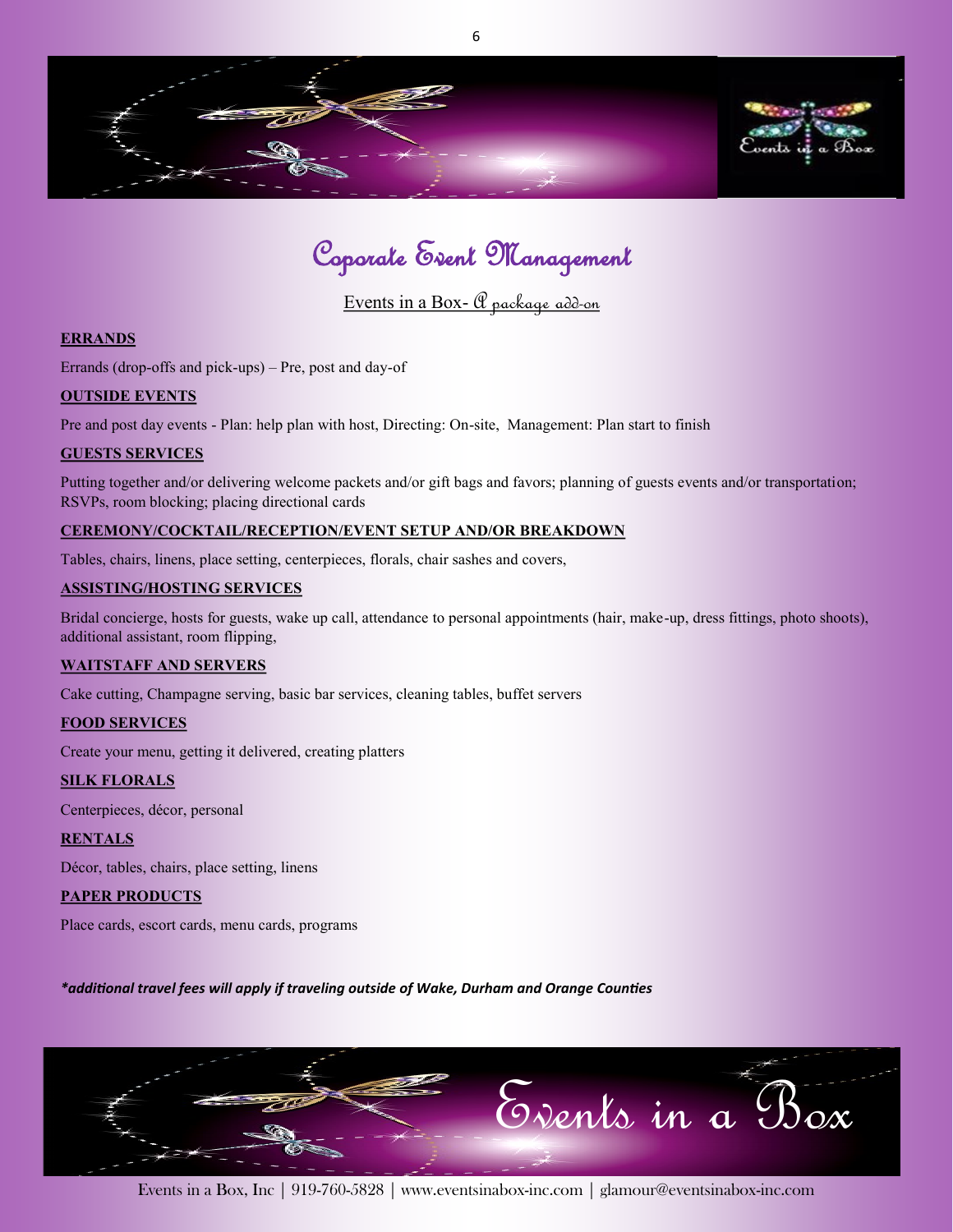

### Invitations & Essentials



#### *No matter the needs...we've got you covered!*

- Announcements
- Invitations
- Table numbers
- Directional signs
- Personalized cocktail napkins
- And much more!!

Follow this link: [http://](http://www.eventsinaboxnc.carlsoncraft.com/) [www.eventsinaboxnc.carlsoncraft.com/](http://www.eventsinaboxnc.carlsoncraft.com/) to visit our site and make your purchases!!



7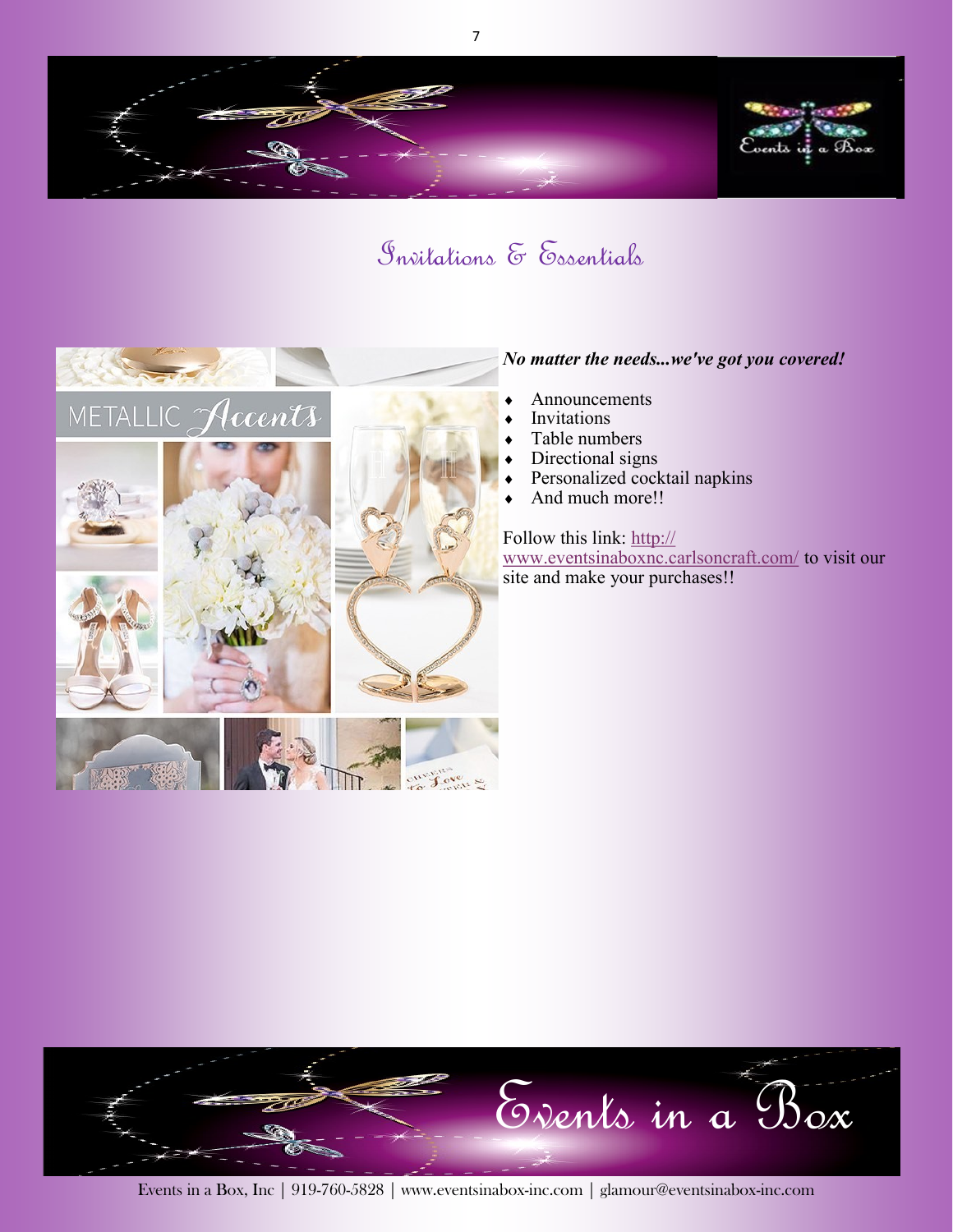



#### **THE CONSULTANT** *price point starts at: \$480/monthly*

This is your online event planner. Included in this package: timelines, checklists, day-of setup, day-of coordination guide, vendor guide, etc. You receive up to 3 virtual appointments, unlimited text and email consultations.

Includes: Unlimited Text and Emails Planning Updates Initial Meeting Wrap Up Meeting Vendor Confirmations

Choose Planning Aspect: Vendor Scouting Venue Scouting Design Coordinating Event Planning Day of Coordination Guest Management \*Outside of NC: additional \$25

#### **THE CONCIERGE** *price point: \$340*

With this package, you have a personal assistant. Included in this package: setting up vendor appointments, appointment reminders, appointment follow-ups, create vendor questions specific to your event, we will do initial consultations with vendors before you meet with them. You receive up to 1 virtual vendor appointments, 2 personal virtual appointments or calls a week, unlimited text and email consultations.

#### **THE PLANNING COACH** *price point: \$200/month*

The Planning Coach is there to make sure you are following your timeline and getting your tasks done. This is great for those who need a little bit of accountability while they are planning on their own. You receive 1 personal virtual appointments or call a week, unlimited text and email consultations.

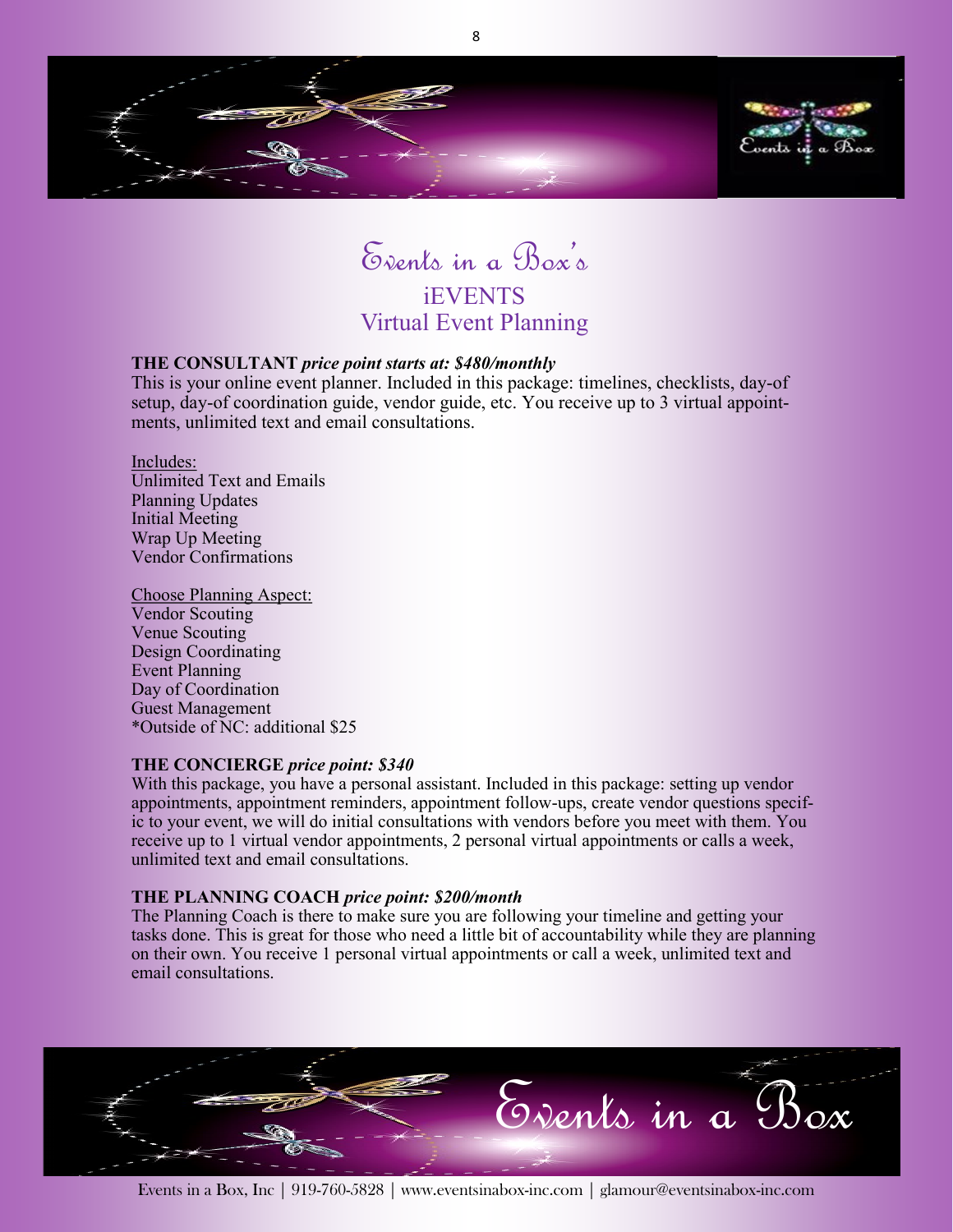

Events in a Box's iEVENTS Virtual Event Planning

I also offer virtual planning. Maybe you do not live in this area or you may not want to have a full planner or need something to work more with your budget. Or you may be planning an event in a different destination.